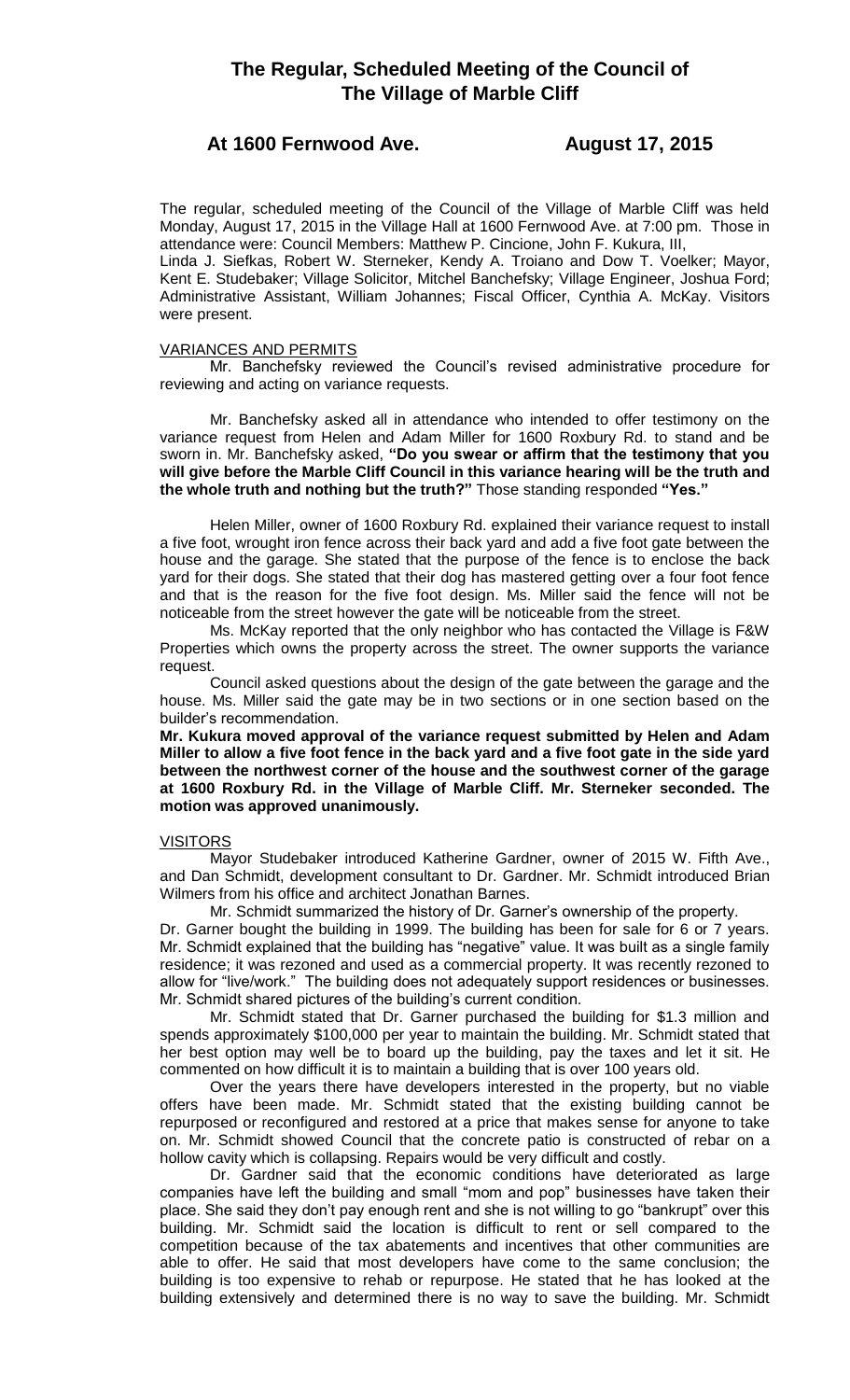stated that an individual looked at the building as a residence, but would end up with several million dollars invested in a private home on a major street surrounded by apartments.

Mr. Schmidt asked Mr. Barnes to present some of his thoughts on redeveloping the property after demolition of the house. Mr. Barnes presented a site plan with building footprints that could be located on the property. He explained that his company has done many apartments in Columbus and the suburban area. He stated the market for apartments continues to be very good. Mr. Barnes stated they consider fitting a development into a community within in the parameters set by the community.

Mr. Barnes showed a plan with two buildings; a lower scale building facing on W. Fifth Ave. and an "L" shaped building behind the front building. He noted that the property is an odd shape. The design would include parking for all units. The rear building would be taller than the front building. Mr. Barnes showed pictures of other projects that could incorporate materials similar to the existing building.

Mr. Schmidt stated that the market for apartments is good, but there are few or no condo projects in the city at this time. Mr. Wilmers stated that banks are not lending for condos at this time. He also stated that apartment construction is not keeping up with current need. He said that people are looking for apartments in communities like Marble Cliff.

Mr. Schmidt stated that their purpose for coming to Council was to show the condition of the building and explain the options they have identified. He stated that

Dr. Gardner has agreed to be a participant in any redevelopment of the property.

Mr. Schmidt said their goal for the evening is to get a sense from Council whether it is worthwhile for his company and Dr. Gardner to put any work into preliminary plans for redevelopment. He stated that the property will require a level of density to make it a reasonable investment.

Mr. Wilmers reviewed what he believes would be the target market for luxury apartments in Marble Cliff. He said most of their tenants are young professionals who work in all areas of the greater Columbus area. He said Marble Cliff is more likely to attract an older tenant that requires a higher end of finishes in the property. Mr. Wilmers stated he would expect to see a higher percentage of empty nesters along with young professionals. Mr. Wilmers stated that more empty nesters are moving toward renting rather than owning.

Mr. Voelker asked what density they were considering. Mr. Schmidt stated they have not given a great deal of study to the density, but he suggested that 75 is a likely number. He did say that the number would be driven by the size of the units and the amount of parking available. Mr. Barnes said that parking is the largest component of density. Ms. McKay asked how high the building would have to be. Mr. Barnes said four or five stories. Mr. Barnes stated W. Fifth Ave. would be one story and the second building which would be setback on the property would be between three to four or five stories.

Mr. Johannes asked about making the surrounding apartment properties part of the project. Mr. Schmidt said they have looked into purchasing the other properties but don't consider that a viable option at this time. Mr. Cincione asked if they were considering mixed use. Mr. Schmidt stated that limited parking on W. Fifth Ave. along with failed retail attempts in the area have convinced them that mixed use would not make sense for the property. Mr. Johannes asked if there would be luxury amenities. Mr. Schmidt said, "no." He said there would be housing only.

Mr. Barnes stated the rear building would be four levels of housing over parking. Mr. Kukura stated that five story buildings would be noticeable from the front and even more so from the side streets. Mr. Schmidt stated that the structure along the east side of the property would be parking. He said their goal is to have the view go over parking and W. Fifth Ave. into the ravine behind the property.

Ms. Siefkas asked if the buildings would include elevators. Mr. Schmidt said they would so that the upper floors would be fully accessible. Ms. Siefkas stated that the buildings are likely to attract older residents. Mr. Schmidt said the cost would also make the units more accessible to older residents.

Mayor Studebaker stated the purpose of this presentation was to give ideas and possibilities for the property. He stated moving forward would require rezoning along with addressing issues including density and design. He also said that the Village's requirements for demolition would also have to be met. Mayor Studebaker stated his hope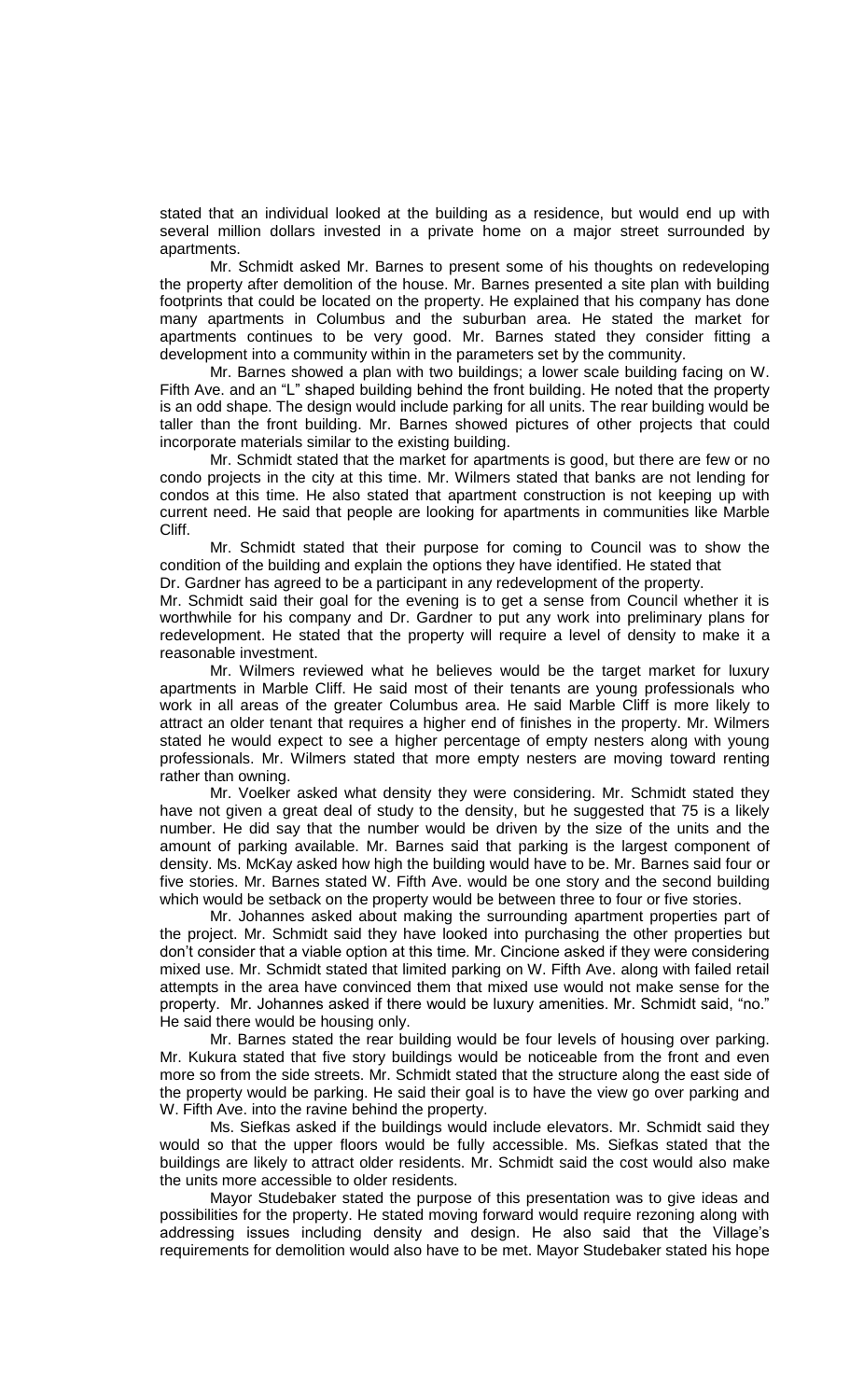that the presentation has been helpful. He also reminded Council that the W. Fifth Ave. corridor has been identified in the strategic plan as needing to be addressed for the long range benefit of the Village. Mr. Schmidt asked Council for input into design and if they think the redevelopment has merit. He reiterated the need to develop with adequate density to make the project financially viable. He said he believes the value of the redevelopment would be in the \$10 million range. However, he said if a project can't be done that will be satisfactory for all the players, he will not aggressively pursue the project.

Mr. Cincione stated that he has long hoped that the home could be renovated and preserved even if that included additional building on the property. However, looking at the condition of the building makes that less likely. He also said he understands the need for adequate density but is concerned about a density level that adversely impacts the surrounding residential properties. Mr. Cincione stated his agreement that retail or mixed use is not a viable option for the property due to limited parking. He stated his serious concern about the suggested height and said that development would have to address his height and density concerns.

Mr. Kukura said that five stories would be too high and the density would have to be lower for him to support moving forward. Mr. Schmidt said the view would be great from five stories. Mr. Kukura said the Council is concerned about the appearance of the property from other properties. Mr. Schmidt said 75 units is not a hard and fast number. He said he is willing to work with the Council and the community on size, scale and appearance.

Ms. Troiano asked about the Jeffery Mining property on the east side. Mr. Schmidt said that his company completed all three parts of that project. Ms. Siefkas commented that she has been inside the building at 2015 W. Fifth Ave. and Council may have to face the reality that something has to be done with the property and residential redevelopment may be the best option. She stated her concern that five stories is too high for the area and would be out of proportion to Marble Cliff. Mr. Schmidt reiterated that the view from atop five stories is wonderful. Ms. Siefkas also suggested that the Council needs to consider the ratio of renter to owner occupied housing in the Village. Mr. Schmidt stated his opinion that the redevelopment of the property will increase the value of the surrounding properties and those owners may be drawn to redevelop those properties as well.

Mayor Studebaker reminded Council that the Planned Development District approach to redevelopment gives the Council an opportunity to address every aspect of design including density, height, and style. Mayor Studebaker summarized that Council is willing to hear additional information about redevelopment of the property. Mr. Schmidt invited any interested Council members to come to their office to offer input on style.

Mr. Voelker mentioned his preference for a Tudor style similar to the existing building. Mayor Studebaker suggested that the location of the property may provide more flexibility in development and may favorably impact the properties around it.

Ms. Siefkas suggested redevelopment might take style inspiration from surrounding properties. Mayor Studebaker noted that there are eight Packard homes in the Village which offer great variety of style options.

Mr. Schmidt commented that he has heard the concerns regarding height and will take that into consideration as they move forward. Mr. Schmidt thanked Council for their time.

#### CONSENT AGENDA

- 1) Receive Mayor's Court Report, July, 2015
- 2) Receive Fire Dept. Report, July, 2015
- 3) Receive Building permits issued in July, 2015
- 4) Approval Minutes of the regular, scheduled meeting of July 20, 2015
- 5) Approval Financial Statements for July, 2015
- 7) Receive Village Income Tax Report \$121,114.82
- 8) Receive Top 5 High Crash Intersections Report 2012-2014 MORPC

**Mr. Sterneker moved approval of the Consent Agenda. Mr. Voelker seconded. The Consent Agenda was approved unanimously.**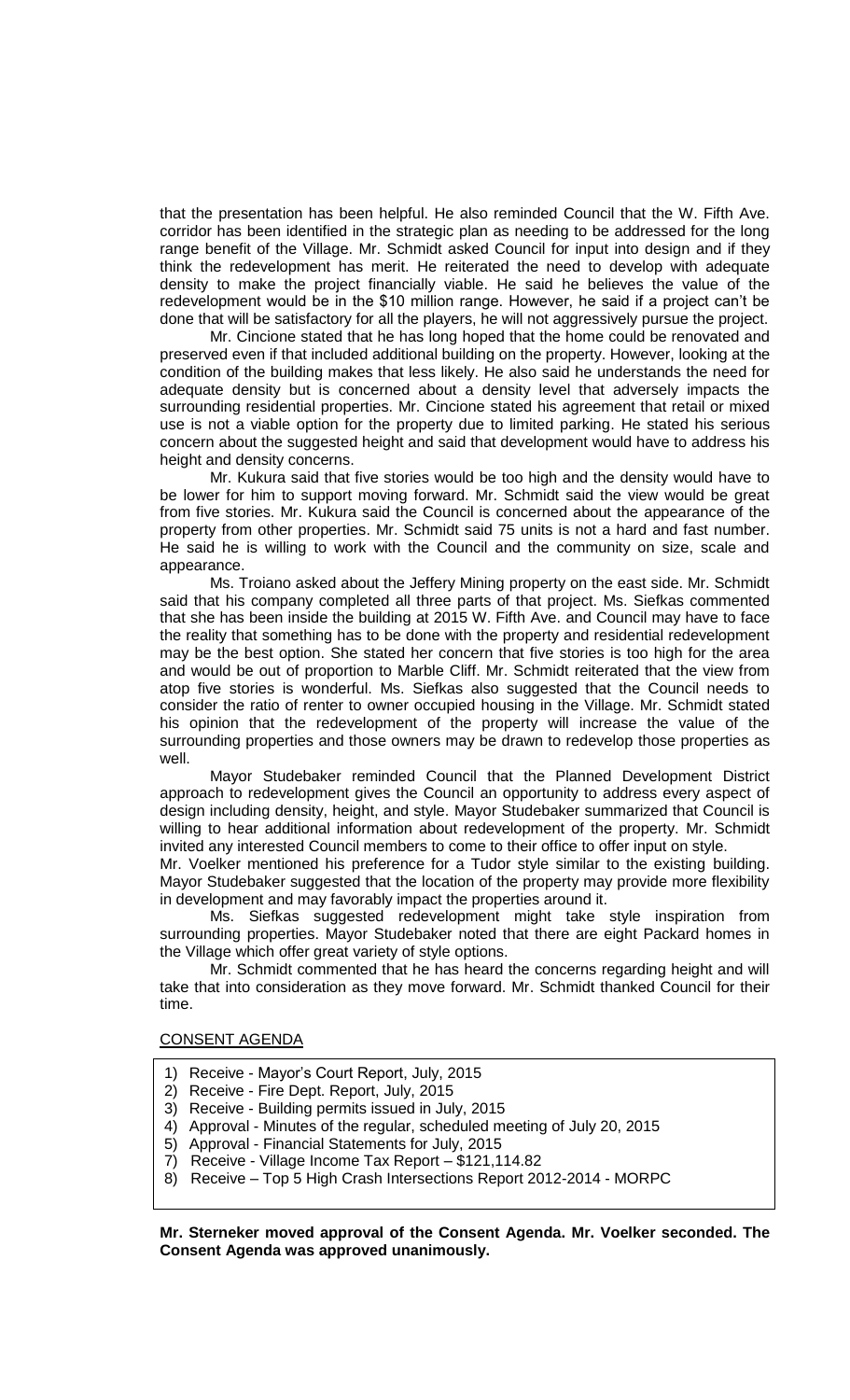## MAYOR'S REPORT

Mayor Studebaker reported he received an inquiry about buying the Village owned Cardigan Ave. lot. He asked Council to be thinking about the possibility of sale. Mayor Studebaker reminded Council that a sale would have to be done through an open bidding process.

Mr. Voelker asked that Council return to a discussion of the possible impact of converting 2015 W. Fifth Ave. to residential zoning. He commented that such a movement might encourage the rezoning of other properties along W. Fifth Ave. from commercial to residential which would impact the Village's revenue from the small businesses located along W. Fifth Ave. Mr. Voelker said that if the 2015 building were torn down and replaced with a commercial building it could move W. Fifth Ave. to a stronger commercial corridor. Mr. Kukura commented that the current need for apartments will begin to fade as the popularity of home ownership returns. At that point, he commented, central Ohio may well have an excess of apartments that face leasing and occupancy challenges.

Mr. Voelker stated that the possibility of a changing zoning on W. Fifth Ave. makes it more important, in his opinion, that the Cardigan Ave. property remain a viable commercial property.

Mayor Studebaker stated that the Council, with the Strategic Plan, has the opportunity to define the vision for W. Fifth Ave.

Mr. Kukura stated his support developing the Cardigan Ave. lot for commercial purposes. Mr. Sterneker commented that the community continues to need green space for baseball and soccer fields. Ms. Siefkas commented that recreational uses were part of the discussions within the Strategic Plan.

Mayor Studebaker reported he attended another Franklin County Community Health Action Team meeting. He confirmed the group is moving forward with developing a program to support senior health within the community.

Mayor Studebaker reported the Franklin County Board of Elections has issued an official candidates list. Mayor Studebaker is the only candidate for mayor. Ms. Troiano and Joanne Taylor are the candidates for the two open Council positions. Mayor Studebaker will be meeting with Ms. Taylor to discuss current Village activities and plans

Mayor Studebaker reported the web site development is ongoing. He and Mr. Johannes are continuing to refine the site. They will have materials to share with Council in the coming months.

Mayor Studebaker introduced the second reading of R-2464-15, A Resolution approving the strategic plan dated June 3, 2015 for the Village of Marble Cliff. **Ms. Siefkas moved the rules be suspended. Ms. Troiano seconded. The motion passed unanimously. Ms. Siefkas moved the adoption of R-2464-15. Mr. Voelker seconded. The motion passed unanimously.**

# ENGINEER'S REPORT

Mayor Studebaker introduced the second reading of O-2465-15, An Ordinance authorizing the Mayor and Fiscal Officer to enter into an agreement with Burgess & Niple, Inc. for professional engineering services to complete a Feasibility Study for the West Fifth Ave. Bike Path and Roadway Improvements Project for the Village of Marble Cliff. **Mr. Kukura moved the rules be suspended. Mr. Voelker seconded. The motion passed unanimously. Mr. Cincione moved the adoption of O-2465-15. Mr. Kukura seconded. The motion passed unanimously.**

Mr. Ford reported the W. Fifth Ave. Bridge Replacement Project is moving forward. The bridge was closed on August  $6<sup>th</sup>$  and will be closed for between 90 and 120 days.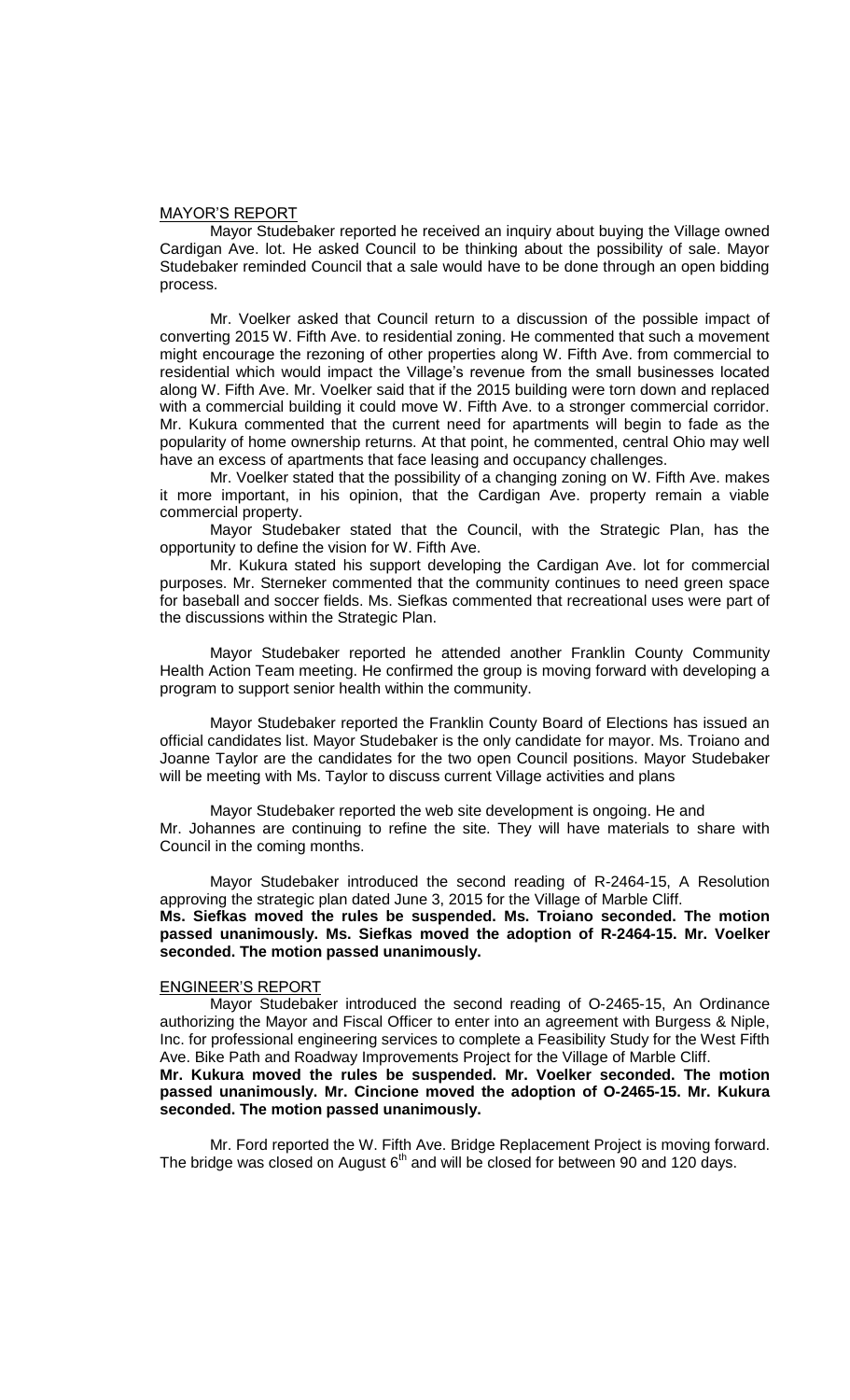Mr. Ford reported the Columbia Gas main line replacement project is ongoing. He reported that all the main line work is done and now the private lines are being tied in. Mayor Studebaker reported that the gas line marker post has been removed from his yard. However, a gas line marker remains in Mr. Voelker's yard. Mr. Ford said he would look into having the marker removed. Mr. Ford also reported the surface restoration is still to be completed by Columbia Gas throughout the Village.

Mayor Studebaker introduced the second reading of O-2466-15, An Ordinance authorizing the Mayor and Fiscal Officer to enter into an agreement with Burgess & Niple, Inc. for professional engineering services for the Phase II Street Lighting Project for the Village of Marble Cliff

**Ms. Troiano moved the rules be suspended. Mr. Sterneker seconded. The motion passed unanimously. Mr. Cincione moved the adoption of O-2466-15. Ms. Troiano seconded. The motion passed unanimously.**

Mayor Studebaker introduced the first reading of O-2470-15, An Ordinance authorizing the Mayor and the Fiscal Officer to enter into an agreement with Burgess & Niple, Inc. for professional engineering services for the Dublin Road & Cardigan Avenue Water Line Improvement Project for the Village of Marble Cliff.

**Ms. Troiano moved the rules be suspended. Mr. Cincione seconded. The motion passed unanimously. Mr. Cincione moved the adoption of O-2470-15. Ms. Troiano seconded. The motion passed unanimously.**

Mr. Ford reported that the "No Turn on Red" sign located northbound on Cambridge Blvd. at W. Fifth Ave. is required because of the bus stop located at that intersection.

Mr. Ford left the meeting at this point.

#### SOLICITOR'S REPORT

Mr. Banchefsky stated he had no report for Council. However, he commented that he and the Fiscal Officer are working on new tax code language required for the Village to be in compliance with House Bill 5. Ms. McKay stated she hopes to have draft language for a first reading at the September Council meeting.

#### ADMINISTRATIVE ASSISTANT'S REPORT

Mr. Johannes stated the work in Tarpy Woods has been completed except for the seeding which will happen in late September. Mr. Johannes said he is pleased with the work done by Rine Landscaping. He has checked with Mary Hayes and Dave Bell whose properties abut the locations where honeysuckle was removed and they are pleased with the work. Mr. Johannes reported that Nate Rosenstein is looking into the possibility of planting additional native wildflowers in the meadow area of Tarpy Woods. Mr. Johannes and Mayor Studebaker commented that the woods are much more open and appealing.

#### APPROVAL OF BILLS

# **Ms. Troiano moved approval of the August 2015 bills totaling \$100,786.59. Mr. Kukura seconded. The motion passed unanimously.**

#### FISCAL OFFICER'S REPORT

Mayor Studebaker introduced the second reading of O-2468-15, An Ordinance authorizing the Mayor and Fiscal Officer to execute an agreement to renew the policy with Ohio Government Risk Management Plan for property, liability, wrongful acts, automobile, bond, crime, inland marine and electronic data processing insurance.

**Mr. Cincione moved the rules be suspended. Mr. Sterneker seconded. The motion passed unanimously. Mr. Cincione moved the adoption of O-2468-15. Ms. Troiano seconded. The motion passed unanimously.**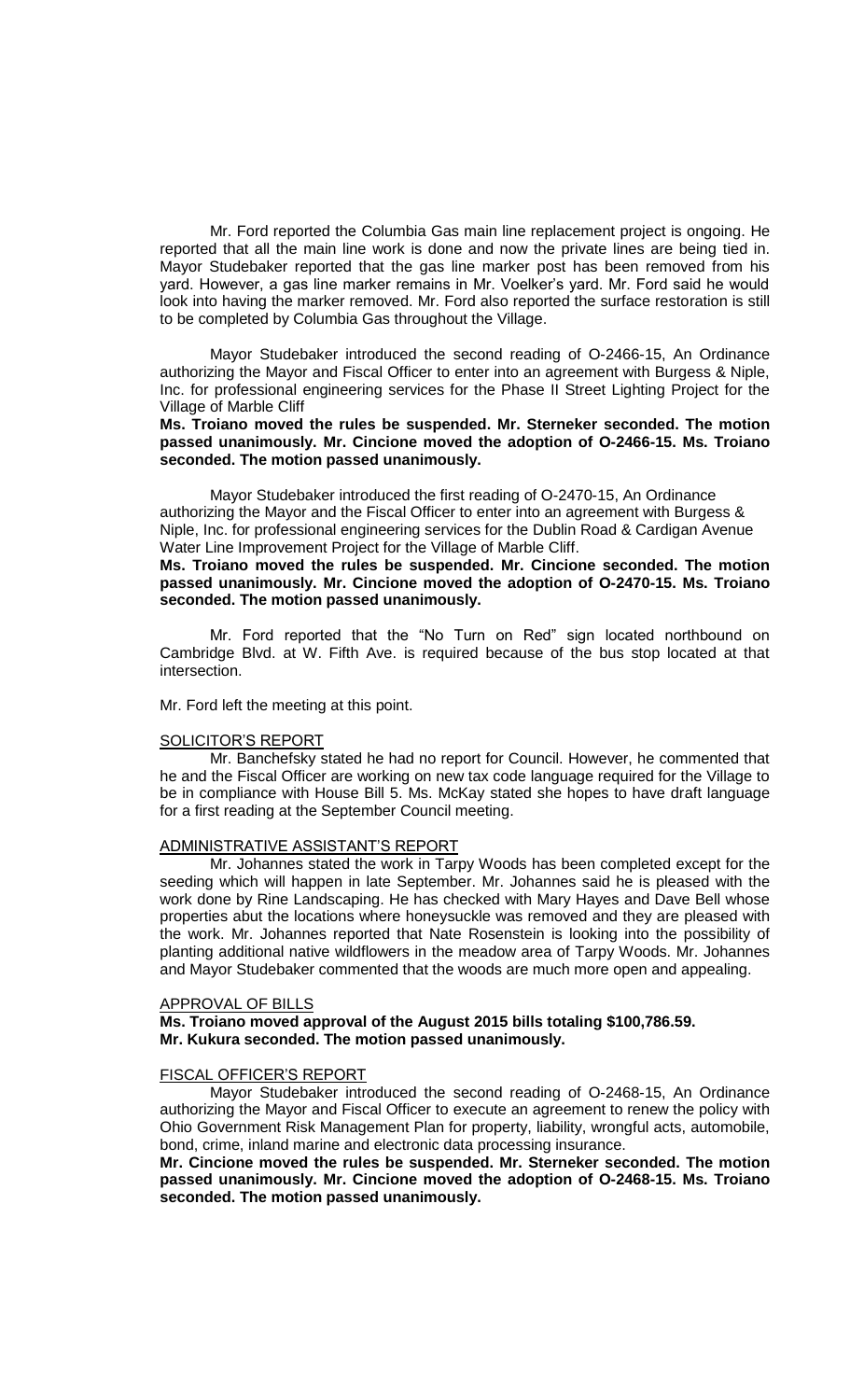Mayor Studebaker introduced the first reading of O-2472-15, An Ordinance authorizing the Mayor and Fiscal Officer to Execute the Loan Agreement between the Franklin County Board of Commissioners, Economic Development and Planning Department and the Village of Marble Cliff in the amount of \$125,000 for purposes of funding a portion of the Dublin Rd. and Cardigan Ave. Waterlines Project.

**Ms. Siefkas moved the rules be suspended. Mr. Kukura seconded. The motion passed unanimously. Mr. Voelker moved the adoption of O-2472-15. Ms. Siefkas seconded. The motion passed unanimously.**

Mayor Studebaker introduced the first reading of R-2471-15, A Resolution declaring the official intent and reasonable expectation of the Village of Marble Cliff on behalf of the State of Ohio (The Borrower) to reimburse its Dublin Rd. & Cardigan Ave. Waterlines Fund for the Dublin Rd. & Cardigan Ave. Waterlines Project (OPWC PROJECT NUMBER CT08S) with the proceeds of tax exempt debt of the State of Ohio. **Mr. Cincione moved the rules be suspended. Ms. Troiano seconded. The motion passed unanimously. Mr. Cincione moved the adoption of R-2471-15. Ms. Troiano seconded. Roll call: Mr. Cincione, yes; Mr. Kukura, yes; Ms. Siefkas, yes; Mr. Sterneker, yes; Ms. Troiano, yes; Mr. Voelker, yes. The motion passed unanimously.**

#### COUNCIL MEMBER REPORTS

No reports from Council Members

#### OLD BUSINESS

Mayor Studebaker introduced the fourth reading of O-2460-15, An Ordinance authorizing the expenditure of funds; \$ 5,000.00 to 2015 Grandview Heights High School Health & Wellness Project and declaring the expenditure to constitute a public purpose. **Mr. Cincione moved to table Ordinance O-2460-15 indefinitely. Ms. Troiano seconded. The motion passed unanimously.**

Mayor Studebaker introduced the fourth reading of O-2461-15, An Ordinance to amend Ordinance O-2441-14 (2015 APPROPRIATION ORDINANCE) to increase the appropriation to the General Fund (1000) to \$1,579,176.

# **Mr. Cincione moved to table Ordinance O-2460-15 indefinitely. Ms. Troiano seconded. The motion passed unanimously.**

#### NEW BUSINESS

Mayor Studebaker introduced the second reading of O-2467-15, An Ordinance authorizing the expenditure of funds of \$350 for the Music in the Park Program and declaring the expenditure to constitute a public purpose.

**Ms. Troiano moved the rules be suspended. Ms. Siefkas seconded. The motion passed unanimously. Mr. Sterneker moved the adoption of O-2467-15. Ms. Troiano seconded. The motion passed unanimously.**

Ms. McKay explained the need for an additional appropriation for the general fund of \$120,000 to address increased costs with income tax collection fees and refunds, sidewalk repairs, and green space maintenance.

Mayor Studebaker introduced the second reading of O-2469-15, An Ordinance to amend Ordinance O-2441-14 (2015 APPROPRIATION ORDINANCE) to increase the appropriation to the General Fund (1000) to \$

**Mr. Cincione moved the rules be suspended. Mr. Sterneker seconded. The motion passed unanimously.** 

**Mr. Cincione moved Ordinance O-2469-15 be amended to include the General Fund appropriation of \$1,694,176.00. Mr. Sterneker seconded. The motion passed unanimously**

**Mr. Voelker moved the adoption of O-2469-15 as amended. Ms. Troiano seconded. The motion passed unanimously.**